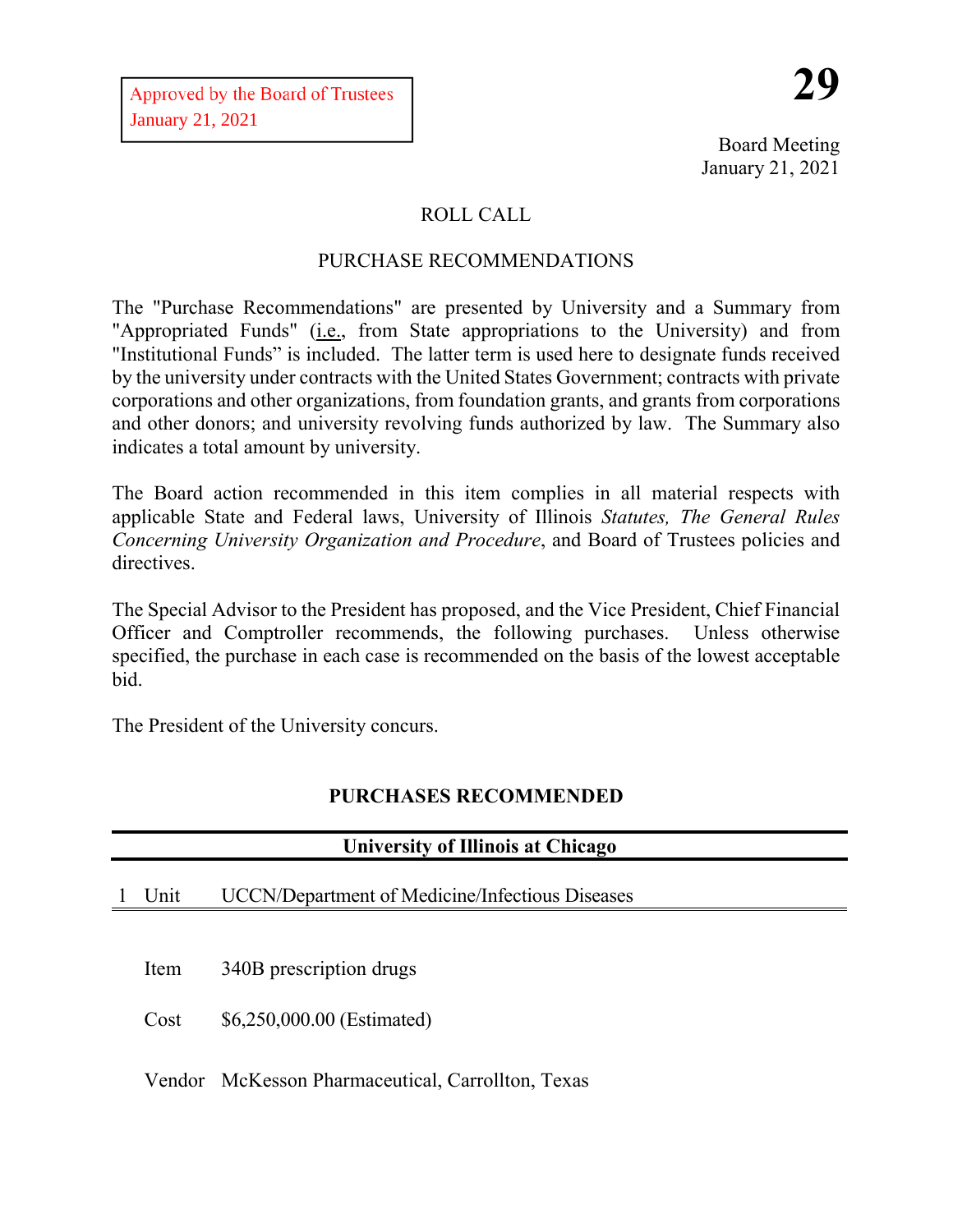Exempt from competitive selection procedures in accordance with the Illinois Procurement Code (30 ILCS 500/1-13).

The College of Medicine operates five UCCN HIV/AIDS clinics in underserved communities. These clinics are funded by the Federal Health Resources and Services Administration's Ryan White program and provide HIV primary care services and other health care regardless of ability to pay. Ryan White clinics are eligible to apply for the 340B discounted drug program; as such, UCCN applied for and received its participation approval in 2020. UCCN is partnering with Walgreens as their 340B contract pharmacy and is using McKesson as their wholesaler to acquire these drugs. Purchasing drugs at 340B discounted prices will allow the UCCN clinics to allocate more of their Ryan White funding for other operational purposes. Procurement of 340B drugs will allow the UI Health Community Clinic Network (UCCN) to supplement current Ryan White funding and stretch scarce federal resources as far as possible by providing comprehensive services to vulnerable HIV/AIDS patients in under-served communities.

The use of Walgreens as a contract pharmacy is permitted under the 340B Discounted Pricing Program. The drugs must be procured by and provided to the contract pharmacy by a pharmaceutical distributor vendor which participates in the 340B Prime Vendor Program through Apexus. McKesson, which currently supplies drugs to UIC's other 340B covered entities, is one of the 340B Prime Vendor wholesalers that has an agreement in place with Walgreens.

Business Enterprise Program (BEP) goals are not established for contracts which are exempt from the requirements of the IL Procurement Code.

#### 2 Unit UI Hospital and Clinics

| Item | COVID-19 testing reagents and supplies for the period of January 22, 2021<br>through January 21, 2023, with no options to renew. |
|------|----------------------------------------------------------------------------------------------------------------------------------|
| Cost | \$9,850,000.00 (estimated)                                                                                                       |
|      | Vendor Abbott Laboratories, Incorporated, Des Plaines, Illinois                                                                  |
|      | Exempt from competitive selection procedures in accordance with the Illinois<br>Procurement Code (30 ILCS 500/1-13).             |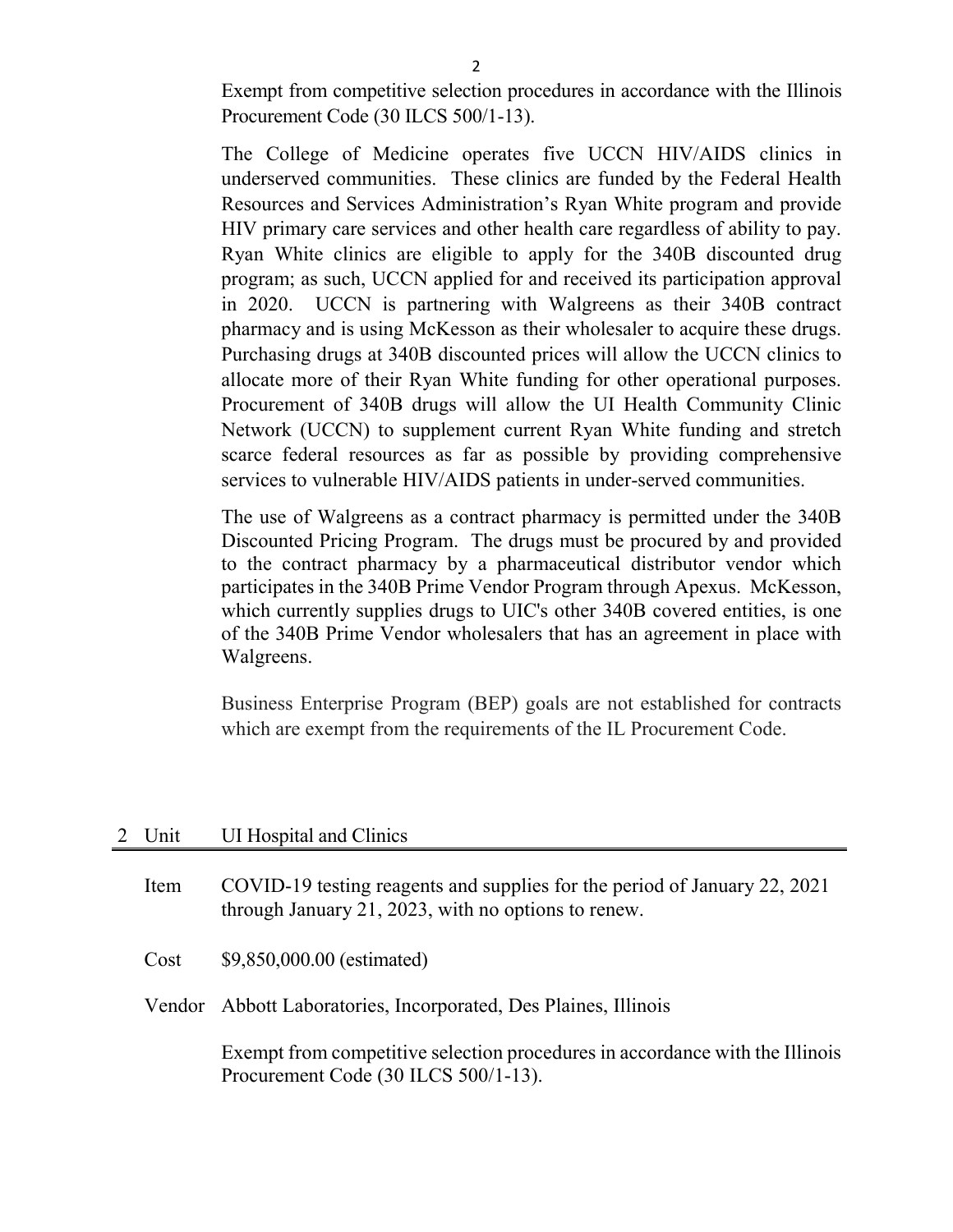The UI Hospital uses Abbott Laboratories M2000 high-throughput platform to test for the presence of SARS-CoV-2 via the real time polymerase chain reaction methodology (PCR.) PCR is the most sensitive version of the COVID-19 test and is the gold standard for diagnostic purposes. The M2000 platform tests for the qualitative detection of nucleic acid from SARS-CoV-2 in specimens collected from patients using a nasopharyngeal and oropharyngeal swab. The Hospital has performed nearly 30,000 PCR tests for inpatients, community clinics, drive through locations and employee health. It is expected that the need for COVID-19 testing will continue, even with the implementation of a vaccine.

The reagents and supplies for this PCR testing cost about \$46 per test. This purchase recommendation of \$4,925,000 per year anticipates about 107,000 tests per year, which represents a conservative increase over the current run rate of PCR testing (80,000 tests).

Business Enterprise Program (BEP) goals are not established for contracts which are exempt from the requirements of the IL Procurement Code.

#### 3 Unit UI Hospital and Clinics

- Item Temporary clinical and non-clinical staffing services to support the operations of the UI Hospital & Clinics for the period of January 21, 2021 to June 30, 2022.
- Cost \$30,000,000 (estimated)
- Vendor Cross Country Staffing, Inc./Medical Staffing Network, Boca Raton, FL

Increase of our temporary agency staffing award by \$30 million for the period January 21, 2021 to June 30, 2022 (18 months). Temporary agency staffing for registered nurses, certified nursing assistants, lab and imaging technicians, medical assistants, dietary and clerical staff and locum tenens physicians to fill vacancies in order to provide clinical and support services to patients. In addition to covering normal vacancies, additional temporary staff is needed to respond to the current second surge of the COVID pandemic. A number of Hospital and Clinic staff are currently unable to work due to a positive COVID diagnosis, and additional staff is needed to cover increased testing demand, intensive care services, contact tracing and the planned distribution of a COVID vaccine. Cross Country Staffing has been a reliable source of temporary help throughout the COVID pandemic and we have established processes in place to orient and train staff that are assigned to the Hospital and Clinics. The previous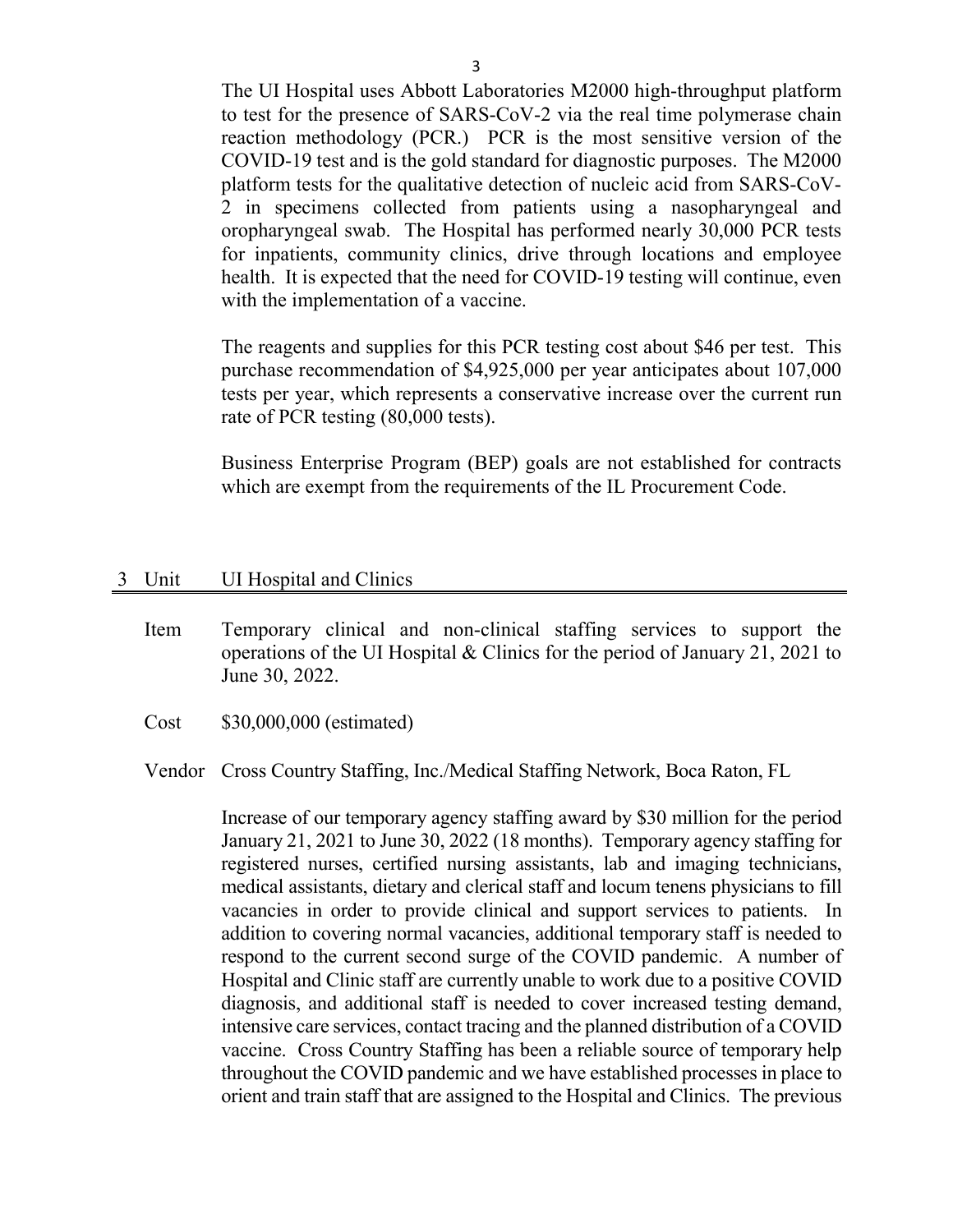\$20 million award to Cross Country in May 2020 was intended to last until July 2021 and was primarily based on the Hospital and Clinics' initial COVID staffing needs plus anticipated needs for Epic training backfill and a potential work stoppage. Our actual temporary staffing needs during August – October 2020 included two prolonged work stoppage events, the need for locum tenens intensivist coverage in the Hospital's intensive care unit and the need for replacement staffing for Hospital employees testing positive in the current second COVID surge. As a result, the May 2020 exemption award for \$20 million (JMG831) is nearly exhausted. We are currently procuring Cross Country Staffing under a \$10 million Emergency Award #JMG872 that was approved in November to cover services until the next Board Meeting. This \$30 million request takes into account current agency staffing levels at premium hourly rates and conservative estimates of additional temporary demand throughout the second COVID surge, the upcoming flu season, enhanced saliva testing services and pending vaccine distribution program.

Exempt from competitive selection procedures in accordance with the Illinois Procurement Code (30ILCS 500/1-13).

Business Enterprise Program (BEP) goals are not established for contracts which are exempt from the requirements of the IL Procurement Code.

#### 4 Unit The Department of Creative and Digital Services (CDS)

Item Vendor to develop a campus-wide print and electronic document management rental system for UIC only. The print and electronic document management rental system will consist of strategic placement of multifunction devices/copiers and printers throughout the University. The contract will be for a six (6) year period with options to renew for two additional twoyear periods at the same terms and conditions based on satisfactory performance, continuing need, appropriate price reductions, and availability of funds.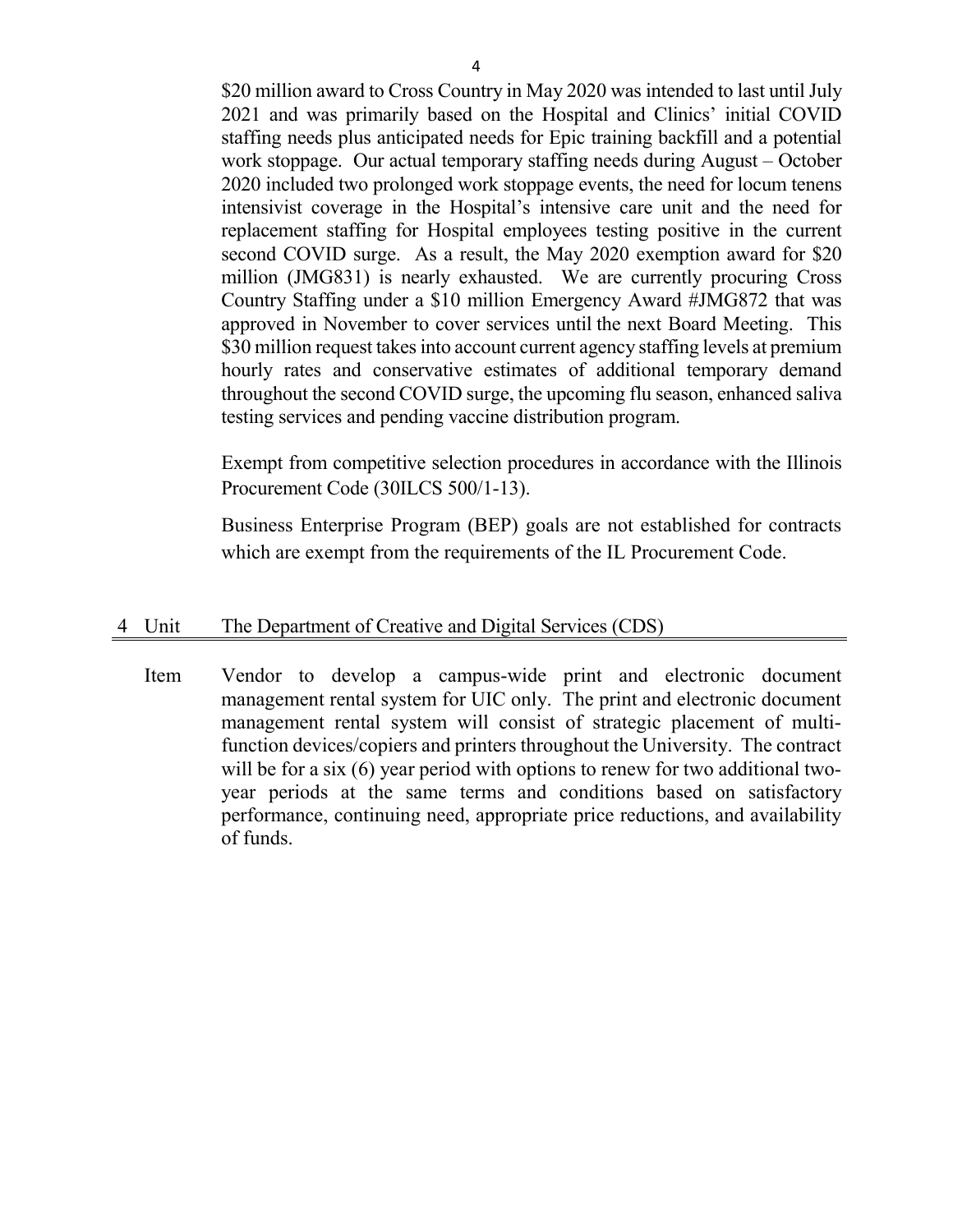Cost \$243,970.91 estimated monthly costs and \$17,565,905.50 estimated for a sixyear period from January 1, 2021 through December 30, 2026

|               | Maintenance:                       | 687 Black & White Copiers: \$75,858 Estimated Monthly Costs<br>\$18,917.34 Estimated Monthly Costs |
|---------------|------------------------------------|----------------------------------------------------------------------------------------------------|
|               | 122 Color Copiers:<br>Maintenance: | \$83,666 Estimated Monthly Costs<br>\$15,527.88 Estimated Monthly Costs                            |
| 815 Printers: | Maintenance:                       | \$19,383 Estimated Monthly Costs<br>\$30,618.69 Estimated Monthly Costs                            |

### **Renewal 2 (2-year) periods**

January 1, 2027 – December 30, 2028 \$240,841.06 Est. Monthly Costs: 2- Year: \$5,780,184 Estimated.

January 1, 2029 – December 30, 2030 \$240,841.06 Est. Monthly Costs: 2- Year: \$5,780,184 Estimated.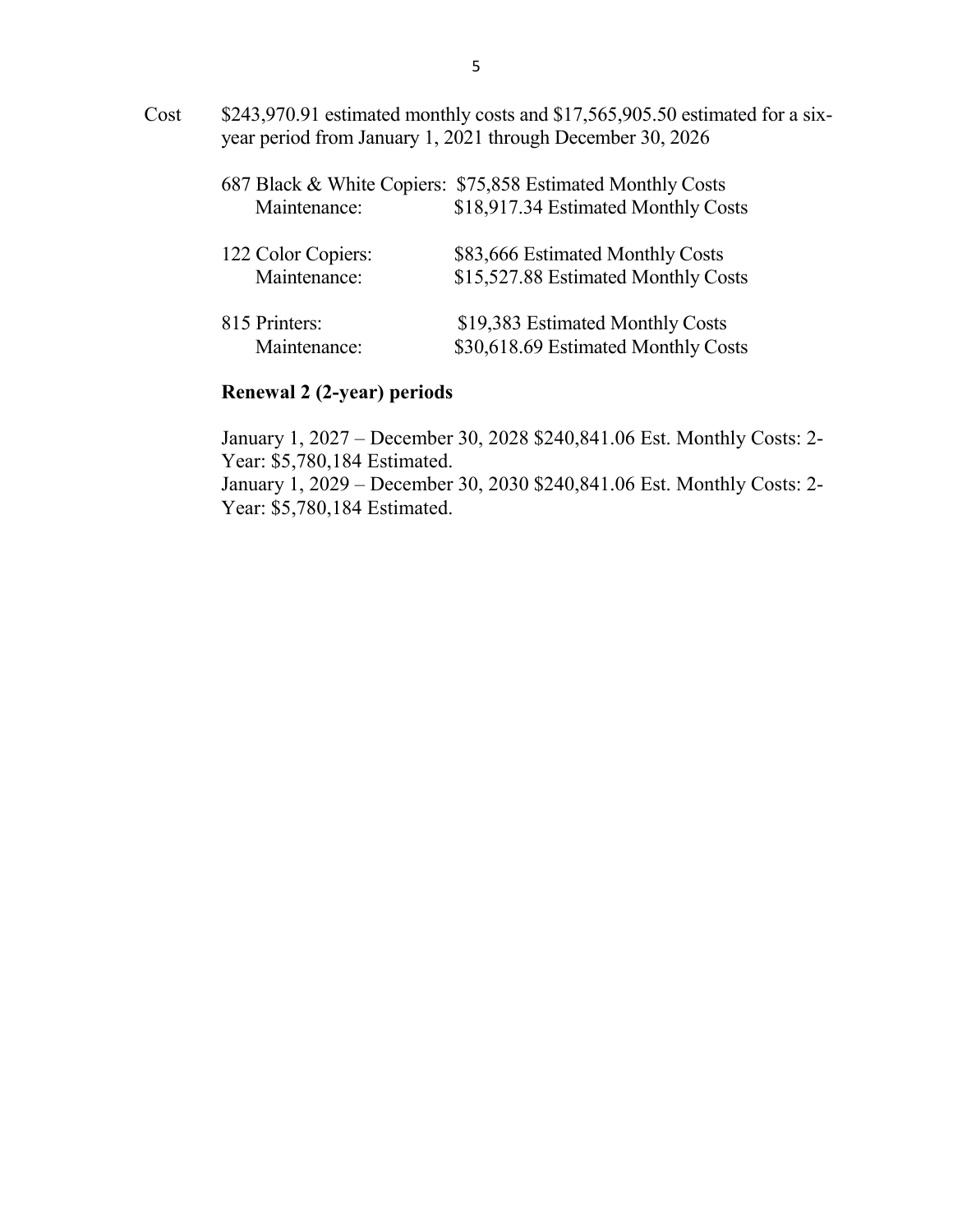|                                                | <b>Technical</b> | Pricing      |                    |
|------------------------------------------------|------------------|--------------|--------------------|
| <b>Responsive Proposals Received</b>           | <b>Score</b>     | <b>Score</b> | <b>Total Score</b> |
|                                                | (100)            | (30)         | (130)              |
| Gordan Flesch Company, Inc.                    |                  |              |                    |
| 200 S. Wacker Dr., Suite 675                   |                  |              |                    |
| Chicago, IL 60606                              | 96.25            | 8.90         | 105.15             |
| Impact Networking, LLC                         |                  |              |                    |
| 13875 W. Boulton Blvd.                         |                  |              |                    |
| Lake Forest, IL 60045                          | 67.50            | 30.00        | 97.50              |
| Marco Technologies, Inc.                       |                  |              |                    |
| 4510 Heatherwood Road                          |                  |              |                    |
| St. Cloud, MN 56301                            | 61.88            |              |                    |
| Sharp Electronics Corp.                        |                  |              |                    |
| 2300 Warren Ville RD Ste. 170                  |                  |              |                    |
| Downer Grove, IL 60515                         | 37.50            |              |                    |
| Konica Minolta Business Solution, USA,<br>Inc. |                  |              |                    |
| 100 Williams Drive                             |                  |              |                    |
| Ramsey, NJ 07446                               | 31.88            |              |                    |

### Vendor Gordon Flesch Company, Inc. (GFC)

Competitive sealed proposal procedures were followed in accordance with the Illinois Procurement Code. There were five responsive and responsible firms that submitted proposals.

The recommended firm Gordon Flesch Company, Inc. is the firm with the highest over-all total score with a competitive offer to develop a campuswide print and electronic document management rental system.

There is a 12% participation goal for this solicitation RFP# IJW068 for campus-wide print and electronic document management rental system for UIC. Gordon Flesch Company, Inc provided a Letter of Intent of 6% BEP participation to utilize the BEP vendor Source Alliance Network for